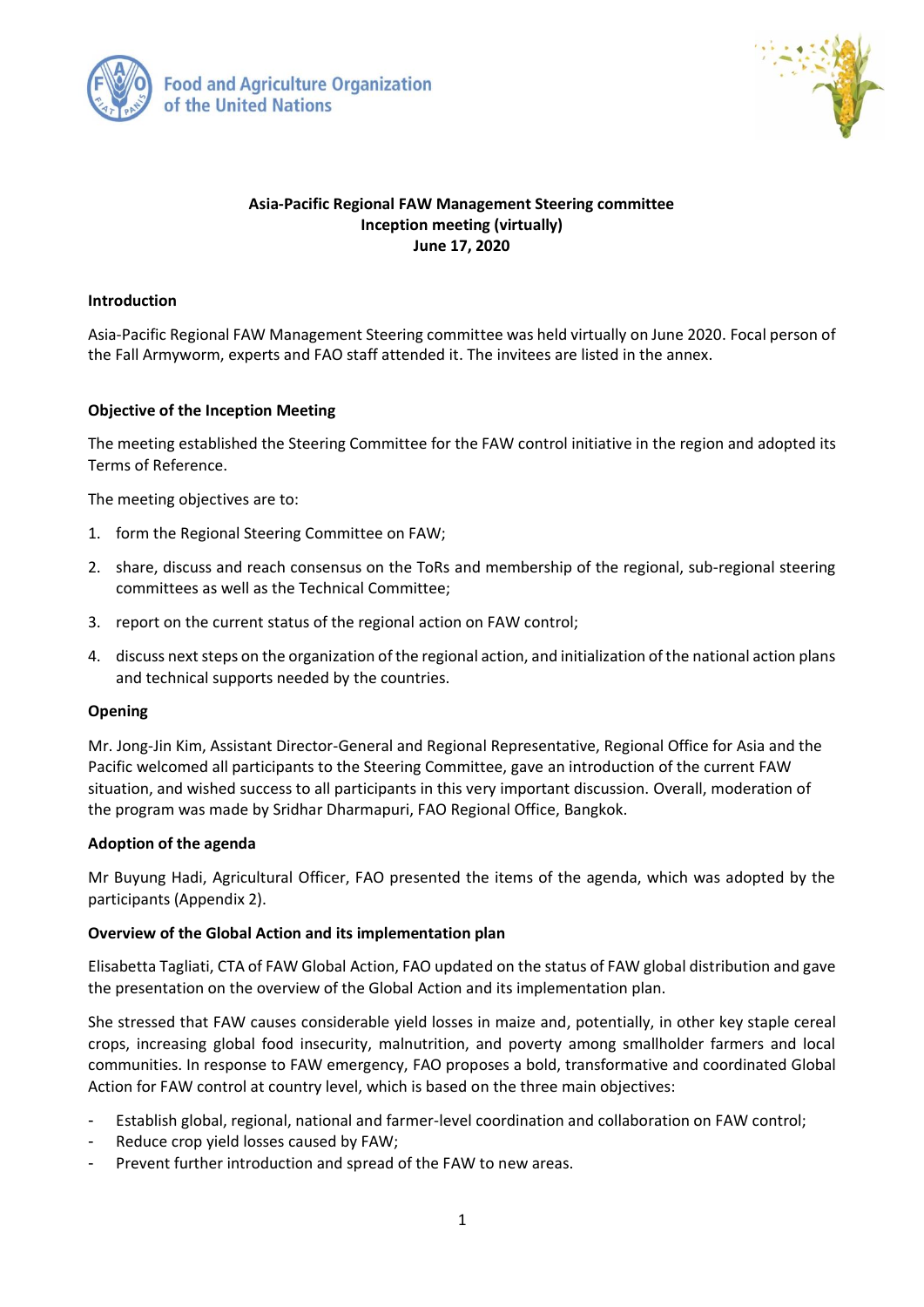The Global Action will target the three regions that have experienced fall armyworm invasion in recent years – Africa, the Near East and Asia. It will align with FAO's new data-driven hand-in-hand initiative, which aims to support achievement of the UN Sustainable Development Goals by pairing the most developed countries with those with the highest poverty and hunger rates.

The coordination system comprises of the Global Steering Committee, chaired by the FAO Director-General, Technical Committee providing advises for the Global SC, chaired by Mr Robert Bertram, USAID Chief Scientist. The technical committee consists of seven Technical Working Groups (TWG) established on the different aspects of FAW management. The Regional Steering Committees and the National Task Forces oversees the implementation of the action on the field in each country.

In conclusion, Ms Tagliati emphasized the next steps to follow:

- Reinforce National Task Forces
- Identify national partners/stakeholders
- Plan inception workshops
- Discuss work plans, plan activities
- Collect data on FAW prevalence, use FAMEWS
- Connect to the FAW Secretariat
- Resource Mobilization, national and international level.

Mr Yubak Dhoj GC, Secretariat, APPPC, FAO, welcomed the participants and gave the presentation covering regional overview on the status of implementation, ToRs of Regional Steering Committee, status of baseline data, status of focal points and National Task Forces, inception workshop and FAW Plan, FAW national budgets and communication strategies.

He stressed that baseline document was circulated in the region and received back only from nine countries: Bangladesh, Nepal, India, Bhutan, Thailand, Cambodia, Philippines, North Korea and Papua New Guinea and that the process is challenging.

Common challenges: inadequate knowledge and research; monitoring and early warning; variation in monitoring mechanism; relatively expensive and laborious current control methods; data collection, analysis and reporting system; monitoring on FAW migration data.

Management challenges: insufficient information on locally validated control options; capacity building on effective control measures; access of IPM products.

Coordination challenges: lack of resources and personnel.

Referring to the Technical Cooperation Programmes (TCPs) and country support programmes, Mr Yubak underscored that for the time being there is an ongoing two year project "Support for Developing and Implementing Management Strategies in response to FAW incursion in Asian countries" with the funding of USD 500 000, aimed to support Cambodia, Lao People's Democratic Republic, Nepal and the Philippines. Another one-year TCP in India "Time-critical measures to support the sustainable management of the FAW" with a budget of USD 300 000 as well as other ongoing projects in Bangladesh, Sri Lanka, and Papua New Guinea.

Mr Yubak also presented the proposal of the structure for Regional Steering Committee, that is chaired by the FAO ADG, Regional Representative: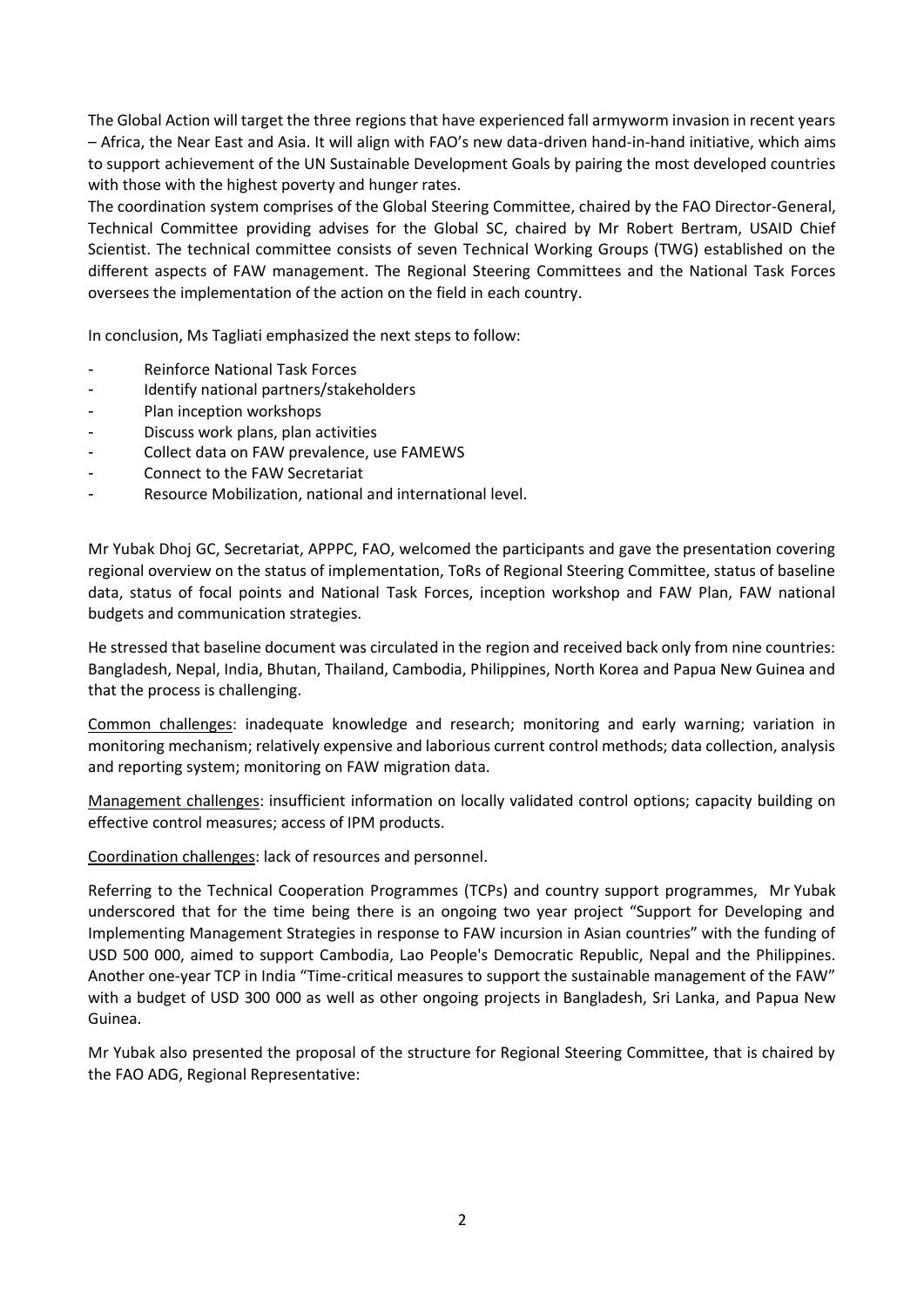Proposed Structure-Regional Steering Committee



In addition, he also presented the draft of the Terms of Reference (ToRs) of the Regional Steering committee (Appendix 3)

Mr Zhongwei Liu, FAO Senior Programme Officer, Business Development and Resource Mobilization Division (PSR), gave a presentation on the funding gap analysis for the FAW control, providing some background information. In order to implement the Global Action, FAO is seeking to mobilize USD 500 million over the next three years to control the FAW. To reach the funding objective it is essential to understand the funding gap. In this connection, members and partners were surveyed on the current funding status. Taking into account country budgets and funds committed by all partners (e.g. USAID, AfDB, EU, FAO, etc.), the survey results showed a gap of USD 71.4 million.

During the discussion, participants from countries such as China and India pointed out that technical and experience exchange, both among Asia-Pacific countries and from outside the region, is paramount to cut the learning curve for FAW control. Early occurrence information is especially important for countries along the migratory pathways. The steering committee is expected to serve as a platform to coordinate regular technical and experience exchange, leveraging virtual meetings and training events, and to reduce duplication of efforts among research and development partners. Grahame Dixie, Grow Asia highlighted the importance of facilitating communication to the farmer level by leveraging existing and novel conduits, including use of mobile technology.

Participants from countries like Pakistan pointed out that while FAW has not been detected within their territories, there is a need to shore up preparedness through training and monitoring. Papua New Guinea also reported facing problem about surveillance and monitoring for FAW. From Bangladesh it was noted that based on request for a custom monitoring application and time-series FAW monitoring system was extensively used throughout the country during winter 2019-20 maize crop by Department of Agricultural Extension (DAE) with development assistance from CIMMYT. The unique feature of the system is that any stakeholder can observe the FAW population fluctuation and crop damage pattern at the sub-district level over the course of the season with data taken weekly. There remains as strong interest to integrate this work with FAMEWS and data have been given to FAO for this reason.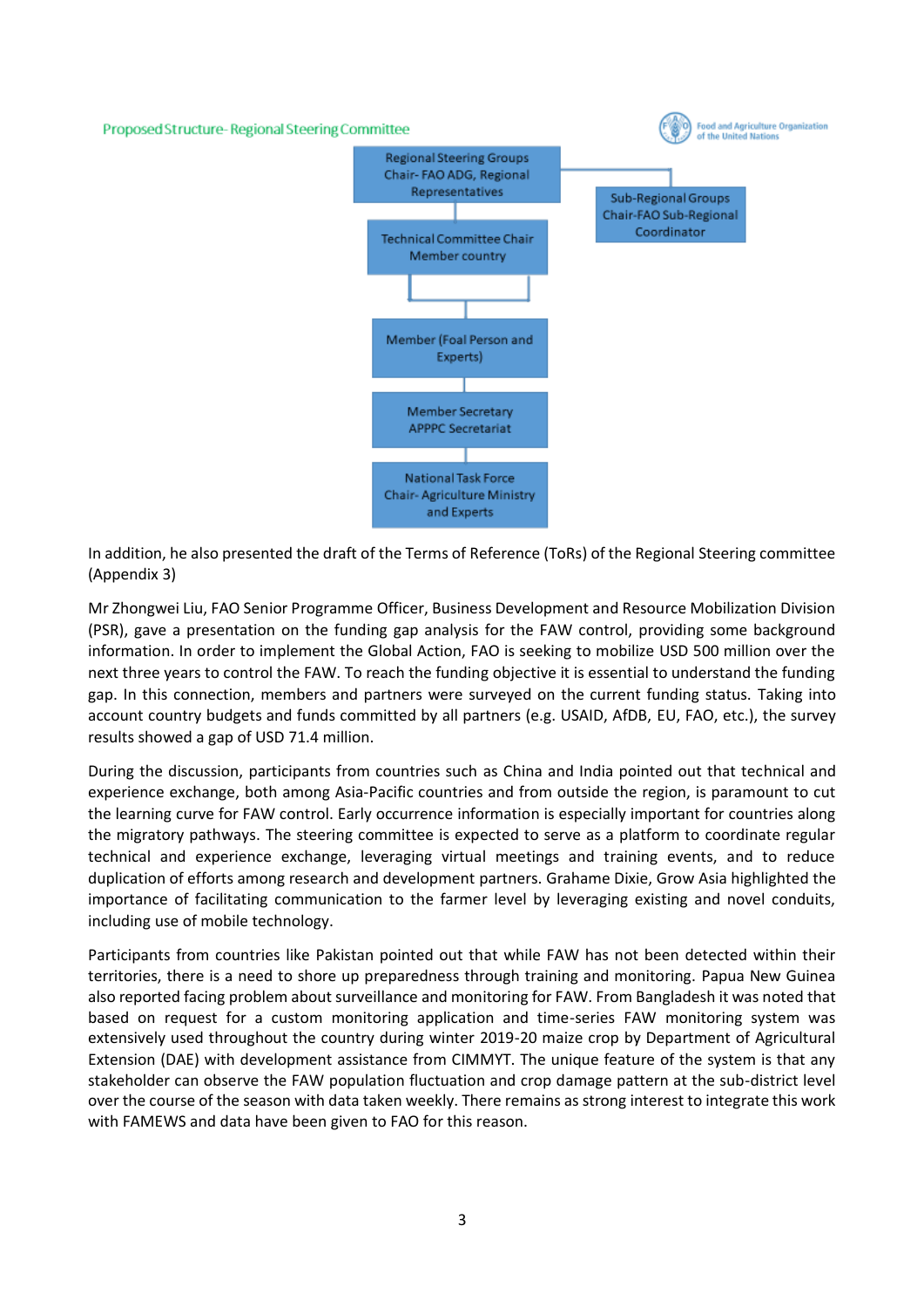The TOR for Regional SC was accepted. The next meeting will be decided in the coming week in coordination with the NFPs in the region.

| $\mathbf{1}$   | Jong-Jin Kim              | Regional<br>Chair,<br>Assistant<br>Director-General<br>and |  |
|----------------|---------------------------|------------------------------------------------------------|--|
|                |                           | Representative, Regional Office for Asia and the Pacific   |  |
| $\overline{2}$ | Habib ur Rahman Ghorbandi | Member- Afghanistan                                        |  |
| 3              | Md. Abdur, Rouf           | Member-Bangladesh                                          |  |
| 4              | Kiran Mahat               | Member-Bhutan                                              |  |
| 5              | So Thavrith               | Member-Cambodia                                            |  |
| 6              | Zhu Enlin (represented)   | Member-China                                               |  |
| $\overline{7}$ | Ami Chand                 | Member- Fiji                                               |  |
| 8              | N Sathyanarayanan         | Member-India                                               |  |
| 9              | Ir Suwandi                | Member-Indonesia                                           |  |
| 10             | Mahdi Ghaemian            | Member-Iran                                                |  |
| 11             | Kim Ryong-                | Member-Korea DPR                                           |  |
| 12             | Siriphonh Phithasoun      | Member - Lao, PDR                                          |  |
| 13             | Ni Ni Htain               | Member- Myanmar                                            |  |
| 14             | Hari Bahadur KC           | Member-Nepal                                               |  |
| 15             | Syad Waseem-ul-Hassan     | Member- Pakistan                                           |  |
| 16             | Heai Steven Hoko          | Member- Papua New Guinea                                   |  |
| 17             | Gerald Glenn F Panganiban | <b>Member-Philippines</b>                                  |  |
| 18             | Wijetunge Anura           | Member- Sri Lanka                                          |  |
| 19             | Pruetthichat Punyawattoe  | Member - Thailand                                          |  |
| 20             | Nguyen Quang Hieu         | Member- Vietnam                                            |  |
| 21             | Mamta Sharma              | Member- ICRISAT                                            |  |
| 22             | Feng Zhang                | Member-CABI                                                |  |
| 23             | <b>Tim Krupnik</b>        | Member- CIMMYT                                             |  |
| 24             | Grahame Dixie             | Member- Grow Asia                                          |  |
| 25             | Sridhar Dharmapuri        | Group Leader, Agriculture and Food Systems, FAORAP         |  |
| 26             | Elisabetta Tagliati       | CTA of FAW Global Action, FAO                              |  |
| 27             | <b>Buyung Hadi</b>        | IPM Officer, FAO                                           |  |
| 28             | George Phiri              | Assistant Representative, FAO Malawi                       |  |

Appendix 1: List of the invitees and members of the Regional Steering Committee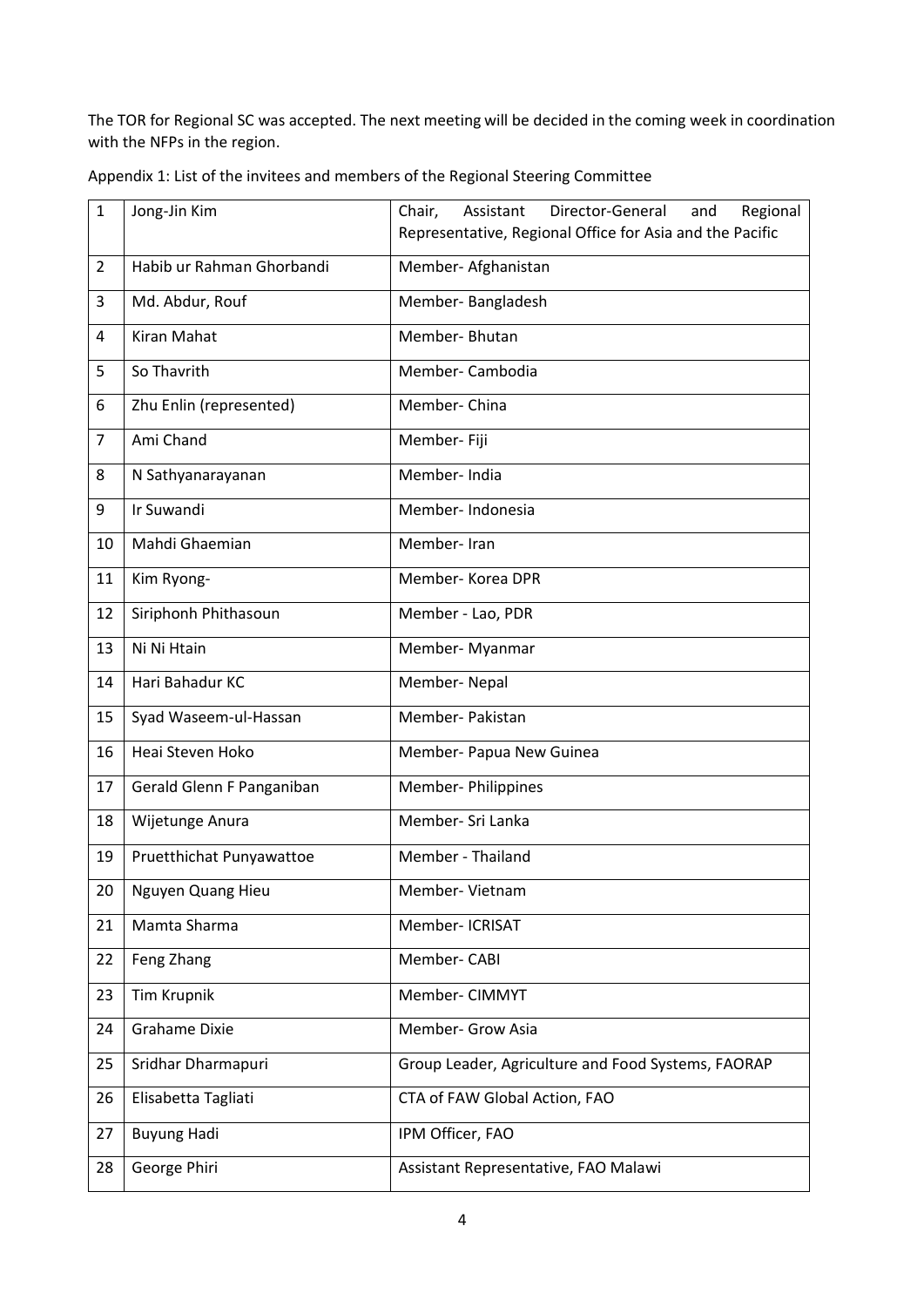| -29 | Bo Zhou         | Agricultural Officer - FAORAP |
|-----|-----------------|-------------------------------|
| 30  | Yubak Dhoj GC   | Secretariat, APPPC, FAORAP    |
| 31  | Ornusa Petchkul | Secretariat, APPPC, FAORAP    |

# Appendix 2: Agenda of the of the Asia-Pacific Regional Steering Committee

| Inception meeting of the Asia-Pacific Regional Steering Committee |                                                                                                                                                                                                                                                                                                                       |                                                                                                                      |  |  |  |
|-------------------------------------------------------------------|-----------------------------------------------------------------------------------------------------------------------------------------------------------------------------------------------------------------------------------------------------------------------------------------------------------------------|----------------------------------------------------------------------------------------------------------------------|--|--|--|
| on Fall Army Worm Action                                          |                                                                                                                                                                                                                                                                                                                       |                                                                                                                      |  |  |  |
| <b>17 June 2020</b>                                               |                                                                                                                                                                                                                                                                                                                       |                                                                                                                      |  |  |  |
| 14.30 - 14.35                                                     | Opening remarks                                                                                                                                                                                                                                                                                                       | Jong-Jin Kim, Assistant Director-General and<br>Regional Representative, Regional Office for<br>Asia and the Pacific |  |  |  |
| $14.35 - 14.40$                                                   | Nomination of the rapporteurs and adoption<br>of the agenda                                                                                                                                                                                                                                                           | <b>Buyung Hadi</b>                                                                                                   |  |  |  |
| $14.40 - 15.00$                                                   | Overview of the Global Action and its<br>implementation plan                                                                                                                                                                                                                                                          | Elisabetta Tagliati                                                                                                  |  |  |  |
| $15.00 - 15.20$                                                   | • Regional overview<br>the status of<br>on<br>implementation<br>• ToRs of Regional Steering<br>Committee<br>• Status of baseline data<br>· Status of focal points and National Task<br>Forces<br>• Inception Workshop and FAW Plan<br>• FAW National Budgets<br>• Communication strategies<br>• Resource mobilization | Yubak GC<br><b>PSR</b>                                                                                               |  |  |  |
| $15.20 - 15.50$                                                   | Moderated discussion                                                                                                                                                                                                                                                                                                  | Remarks from National FAW focal points                                                                               |  |  |  |
| $15.50 - 16.00$                                                   | Adoption of the ToRs and concluding remarks                                                                                                                                                                                                                                                                           | Chair of the Regional Steering Committee                                                                             |  |  |  |
| Session moderated by Sridhar Dharmapuri                           |                                                                                                                                                                                                                                                                                                                       |                                                                                                                      |  |  |  |